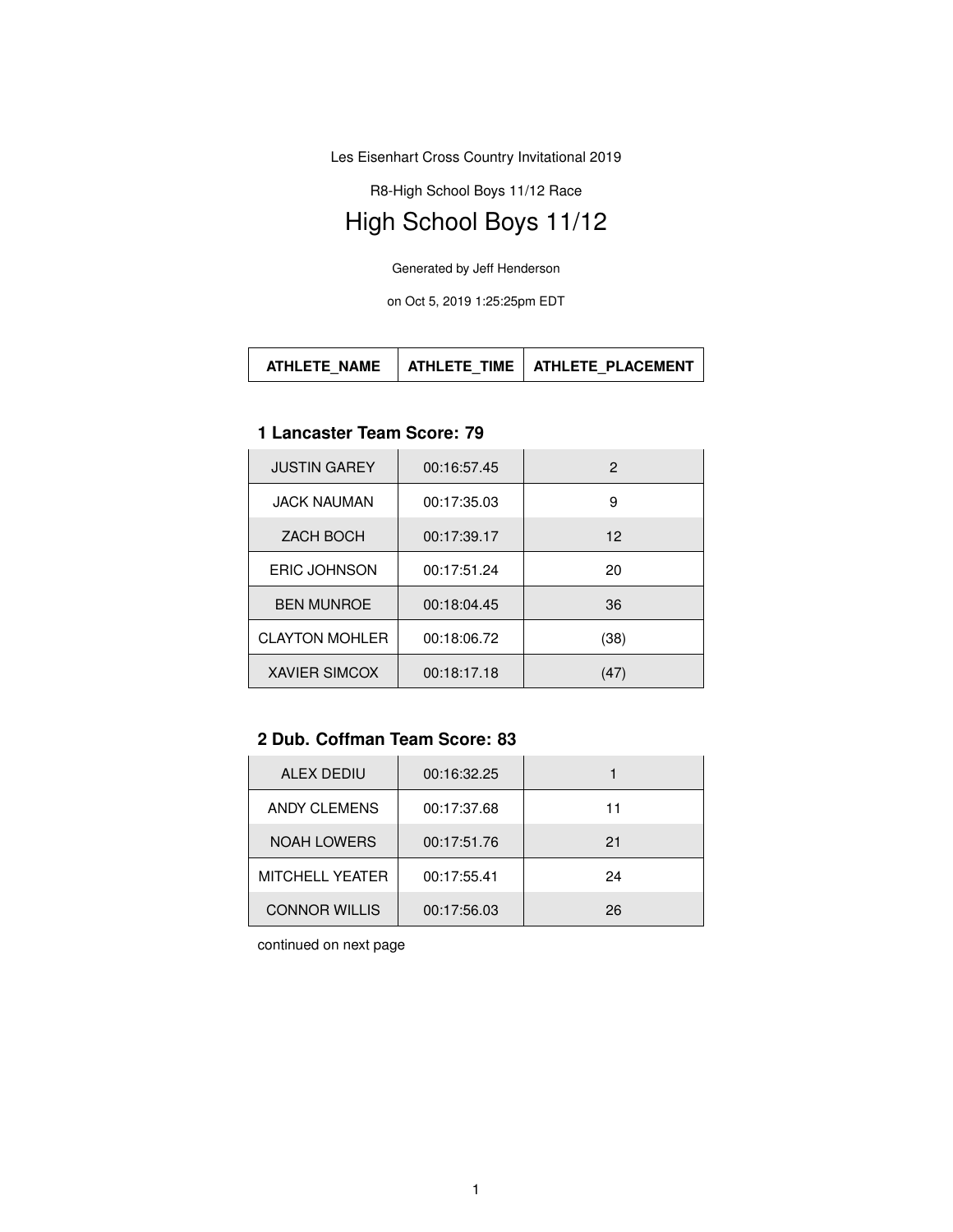continued from previous page

| <b>ATHLETE NAME</b> | <b>ATHLETE TIME</b> | <b>ATHLETE PLACEMENT</b> |
|---------------------|---------------------|--------------------------|
| JACOB RUST          | 00:18:08.23         | (40)                     |
| <b>COLIN GAGNE</b>  | 00:18:12.29         | (43)                     |

# **3 Olen. Liberty Team Score: 88**

| <b>MATTHEW ONATE</b>     | 00:17:25.63 | 4    |
|--------------------------|-------------|------|
| <b>ZACH KING</b>         | 00:17:25.90 | 5    |
| <b>JACKSON SCAGLIONE</b> | 00:17:36.76 | 10   |
| <b>MITCHELL BOGGS</b>    | 00:18:03.29 | 34   |
| <b>ALVIN ANAND</b>       | 00:18:03.69 | 35   |
| <b>RYAN ALMASSY</b>      | 00:18:11.32 | (42) |
| <b>DREW ERICKSON</b>     | 00:18:22.77 | (51) |

# **4 Olen. Orange Team Score: 146**

| <b>JUSTIN NICHOLS</b>  | 00:17:39.00 | 13   |
|------------------------|-------------|------|
| <b>ALEX KOLEV</b>      | 00:17:59.53 | 27   |
| ALEXANDER LIMA         | 00:18:00.25 | 29   |
| <b>ZAVIER WAGGONER</b> | 00:18:02.62 | 33   |
| <b>COLE PATTERSON</b>  | 00:18:13.55 | 44   |
| NICK SCHOENLEB         | 00:18:15.52 | (45) |
| <b>LAYO RAMOS</b>      | 00:18:40.89 | (64) |

# **5 Gah. Lincoln Team Score: 150**

| <b>ISAAC MAIR</b>       | 00:17:27.37 |    |
|-------------------------|-------------|----|
| <b>BENJAMIN WORKMAN</b> | 00:17:47.03 | 16 |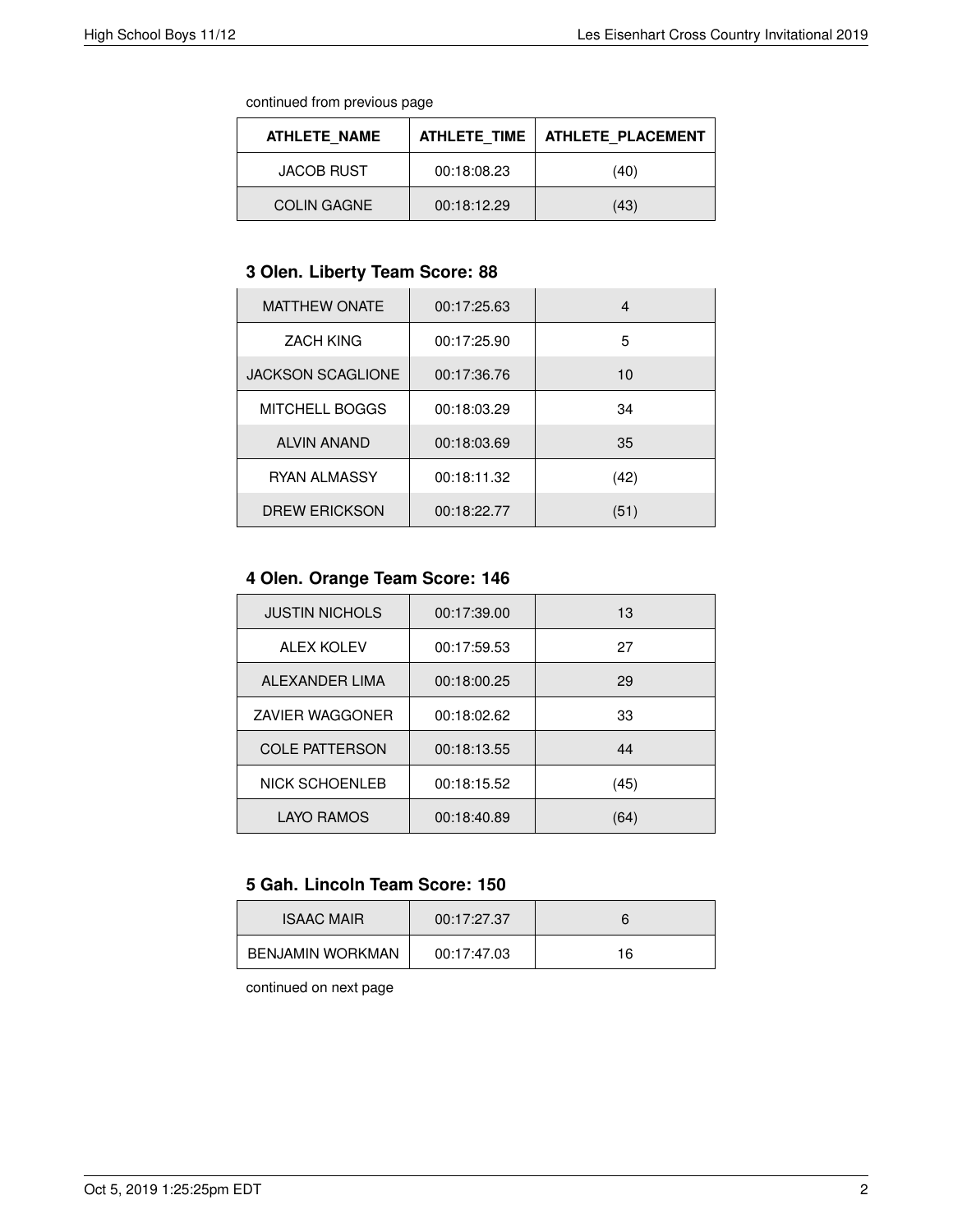| continued from previous page |
|------------------------------|
|                              |

| <b>ATHLETE NAME</b>       | <b>ATHLETE TIME</b> | <b>ATHLETE PLACEMENT</b> |
|---------------------------|---------------------|--------------------------|
| <b>GARRETH DOWLEN III</b> | 00:17:55.75         | 25                       |
| RYAN AMER                 | 00:18:15.99         | 46                       |
| ALEXANDER MEREDITH        | 00:18:32.03         | 57                       |
| <b>MAXWELL DEVINE</b>     | 00:18:51.83         | (72)                     |
| <b>AVRAHAM RUBIN</b>      | 00:19:40.17         | (93)                     |

# **6 Centerville Team Score: 184**

| ANDREW CAMERON            | 00:17:32.16 |      |
|---------------------------|-------------|------|
| DOMINIC SMITH             | 00:17:50.78 | 19   |
| <b>VINCENT FRIESINGER</b> | 00:18:02.50 | 32   |
| <b>DYLAN FLAUTE</b>       | 00:18:35.27 | 61   |
| ROBERT CWIEKALO           | 00:18:41.78 | 65   |
| <b>KERRY BEAVERS</b>      | 00:18:51.38 | (70) |
| <b>CAMDEN KIME</b>        | 00:18:55.36 | 76)  |

## **7 GlenOak Team Score: 214**

| <b>CURTIS EBERLE</b> | 00:17:46.35 | 15   |
|----------------------|-------------|------|
| <b>RILEY DESKIN</b>  | 00:18:02.02 | 31   |
| ALEX STAHLEKER       | 00:18:21.70 | 49   |
| DAVIN PFTFRMAN       | 00:18:33.92 | 59   |
| DAVID WELLMAN        | 00:18:34.30 | 60   |
| <b>LANDON THORN</b>  | 00:18:51.66 | (71) |
| <b>BRADEN KNOCH</b>  | 00:18:53.23 | 73)  |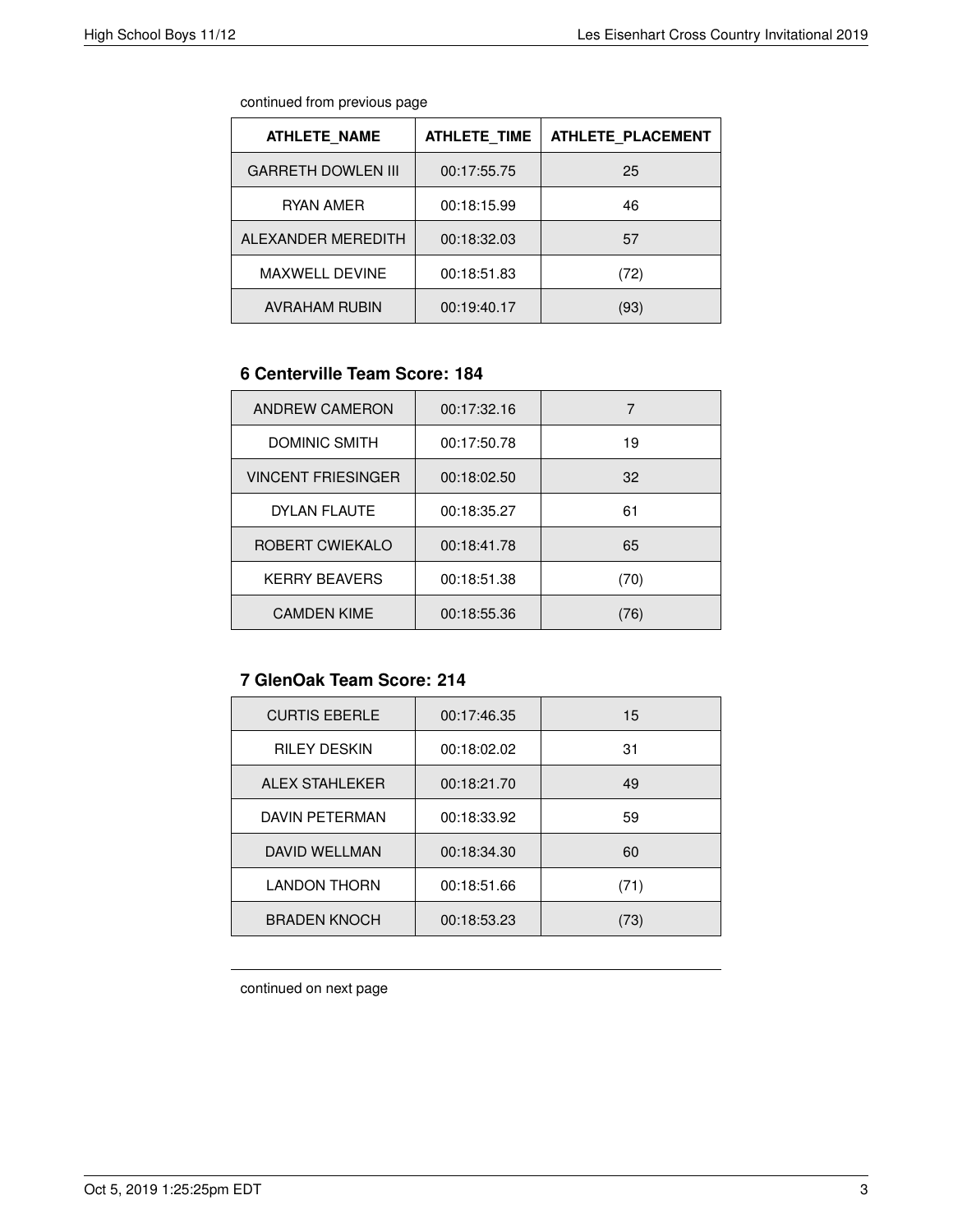| <b>ATHLETE NAME</b>           | <b>ATHLETE TIME</b> | <b>ATHLETE PLACEMENT</b> |
|-------------------------------|---------------------|--------------------------|
| 8 St. Charles Team Score: 221 |                     |                          |
| ETHAN ENCARNACIO              | 00:17:04.61         | 3                        |
| <b>COLIN HAYTER</b>           | 00:18:01.12         | 30                       |
| ANDREW SARFF                  | 00:18:25.58         | 54                       |
| <b>MICHAEL BRUGGEMAN</b>      | 00:18:43.52         | 66                       |
| <b>SCOTT BINGHAM</b>          | 00:18:45.99         | 68                       |
| CHRISTAN SARVER               | 00:19:04.87         | (79)                     |
| LUKE BLUBAUGH                 | 00:19:22.04         | (85)                     |

### **9 Pick. North Team Score: 222**

| <b>KURTIS HOLLYFIELD</b> | 00:17:42.83 | 14   |
|--------------------------|-------------|------|
| <b>JOSH LUNDGREN</b>     | 00:18:20.45 | 48   |
| <b>JACKSON PAAS</b>      | 00:18:22.27 | 50   |
| <b>CONNER PEINE</b>      | 00:18:23.29 | 52   |
| <b>KYLE MARTIN</b>       | 00:18:33.04 | 58   |
| <b>SPENCER HICKS</b>     | 00:19:24.24 | (87) |
| <b>BLAKE HUFFMAN</b>     | 00:19:27.66 | (88) |

# **10 Wester. North Team Score: 248**

| <b>ISAIAH HUTCHERSON</b> | 00:17:52.68 | 22 |
|--------------------------|-------------|----|
| <b>DILLON LAUER</b>      | 00:17:53.40 | 23 |
| <b>SETH DERSTINE</b>     | 00:18:26.71 | 55 |
| <b>RYAN IARUSSI</b>      | 00:18:44.49 | 67 |
| <b>OWEN CRAWFORD</b>     | 00:19:09.58 | 81 |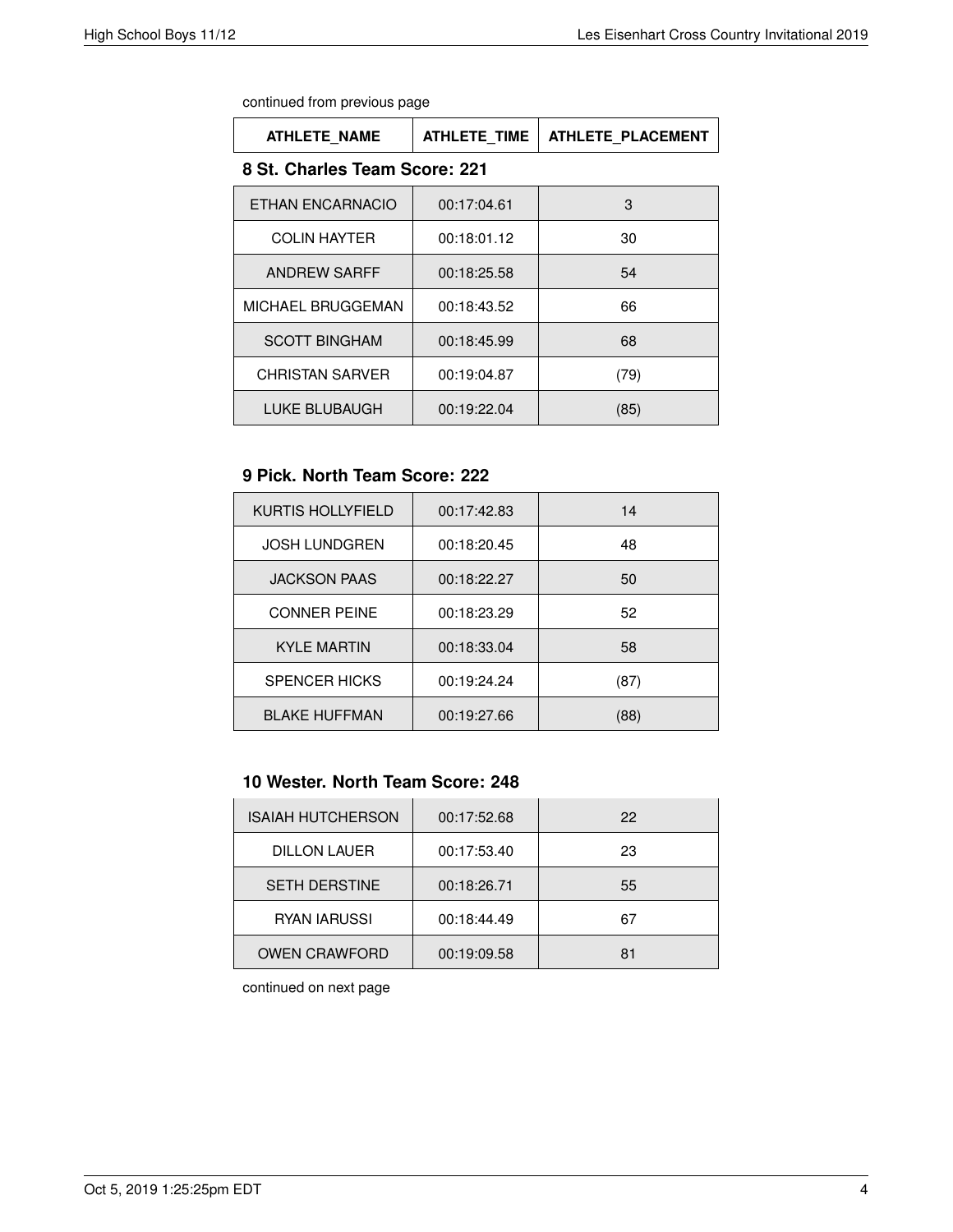continued from previous page

| <b>ATHLETE NAME</b>  | <b>ATHLETE TIME</b> | <b>ATHLETE PLACEMENT</b> |
|----------------------|---------------------|--------------------------|
| AIDEN MANTENIEKS     | 00:19:28.84         | (89)                     |
| <b>COLIN HUDNELL</b> | 00:19:58.46         | (99)                     |

# **11 Little Miami Team Score: 261**

| <b>GABE SCHMUCKER</b>  | 00:17:34.40 | 8     |
|------------------------|-------------|-------|
| <b>JED SISCO</b>       | 00:17:50.17 | 17    |
| DHRUV DINESH           | 00:18:04.84 | 37    |
| DREW BERG              | 00:19:23.20 | 86    |
| ETHAN PRATHER          | 00:21:28.81 | 113   |
| <b>JACOB SMEARSOLL</b> | 00:21:44.38 | (115) |
| <b>PATRICK JOHNSON</b> | 00:21:54.48 | (117) |

# **12 Thom. Worthington Team Score: 294**

| <b>WESLEY HORTON</b>    | 00:18:07.82 | 39   |
|-------------------------|-------------|------|
| <b>HENRY GUY</b>        | 00:18:10.30 | 41   |
| <b>MATTHEW MCDEVITT</b> | 00:18:23.57 | 53   |
| ETHAN KISSEL            | 00:18:59.88 | 78   |
| <b>MITCHELL BUTTON</b>  | 00:19:14.45 | 83   |
| <b>GRANT CARPENTER</b>  | 00:19:20.78 | (84) |
| <b>BRIAN RICHTER</b>    | 00:19:51.65 | (96) |

#### **13 Pick. Central Team Score: 295**

| <b>JACOB BROWN</b>   | 00:17:59.81 | 28 |
|----------------------|-------------|----|
| <b>GAVIN WALLACE</b> | 00:18:28.46 | 56 |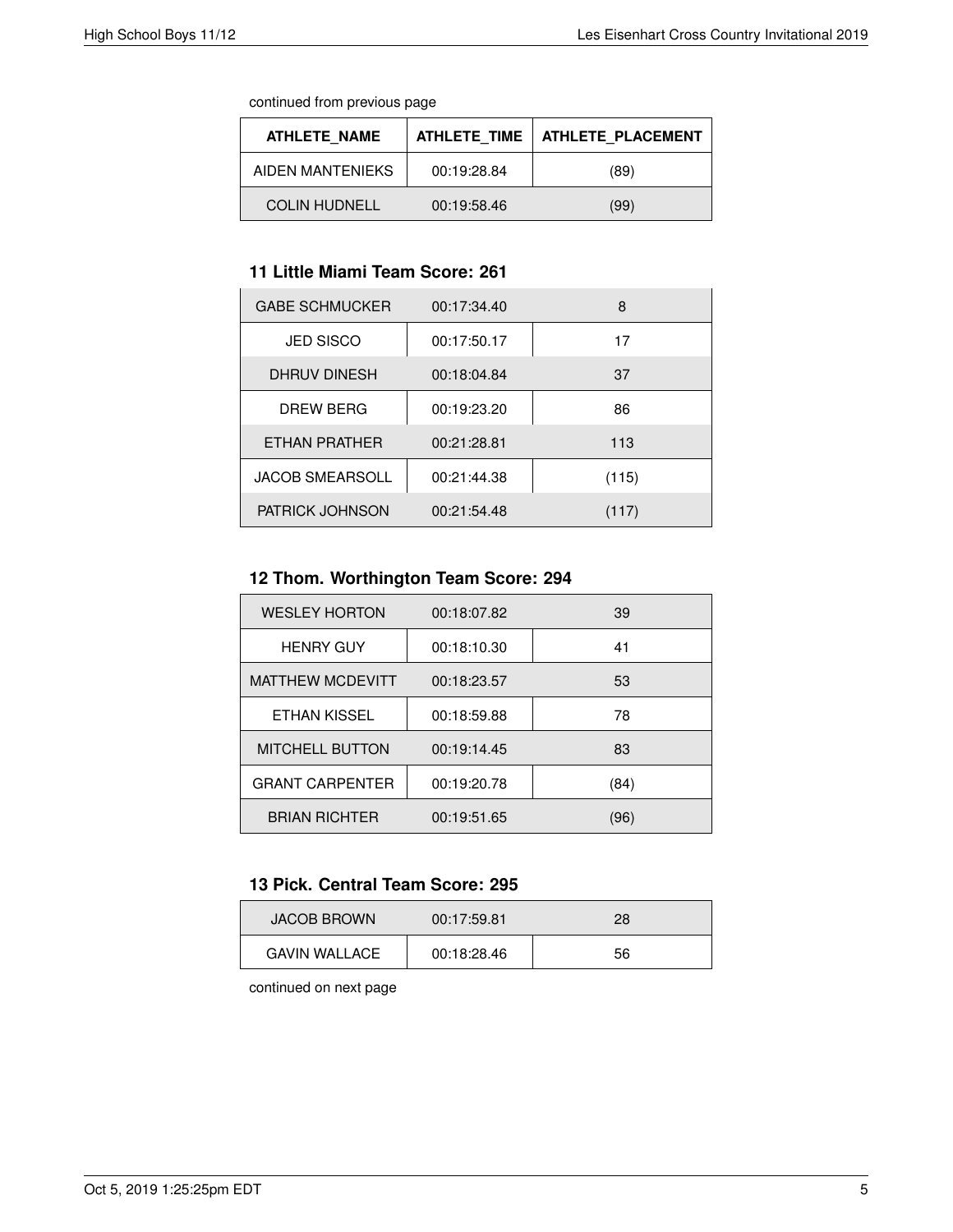#### continued from previous page

| <b>ATHLETE NAME</b>    | <b>ATHLETE TIME</b> | ATHLETE PLACEMENT |
|------------------------|---------------------|-------------------|
| <b>RILEY LEONARD</b>   | 00:18:35.91         | 62                |
| <b>JACK THORNBERRY</b> | 00:18:53.69         | 74                |
| <b>VINCE BURRE</b>     | 00:18:54.37         | 75                |
| <b>JOSH BEACH</b>      | 00:18:56.10         | (77)              |
| <b>COLIN ENGEL</b>     | 00:19:34.10         | (91)              |

# **14 Vinton County Team Score: 357**

| <b>QUENTIN CAMPBELL</b> | 00:17:50.72 | 18    |
|-------------------------|-------------|-------|
| <b>ANTHONY SWAIM</b>    | 00:18:46.87 | 69    |
| <b>RILEY BARNES</b>     | 00:19:06.92 | 80    |
| <b>KOEN TRAVIS</b>      | 00:19:34.70 | 92    |
| <b>TY DAVIDSON</b>      | 00:19:57.16 | 98    |
| <b>BLAKE MOCK</b>       | 00:20:40.68 | (105) |

#### **15 Wor. Kilbourne Team Score: 476**

| <b>ASA COMPTON</b>           | 00:19:10.44 | 82    |
|------------------------------|-------------|-------|
| <b>MARK FONG</b>             | 00:19:40.69 | 94    |
| <b>COLE NIEMANTSVERDRIET</b> | 00:19:42.25 | 95    |
| <b>LUKE COMPTON</b>          | 00:20:07.33 | 101   |
| <b>ZACH BAILEY</b>           | 00:20:31.09 | 104   |
| ELIJAH ALPERN                | 00:21:39.27 | (114) |
| C.J. BUNGE                   | 00:22:13.19 | (118) |

# **16 Dub. Scioto Team Score: 517**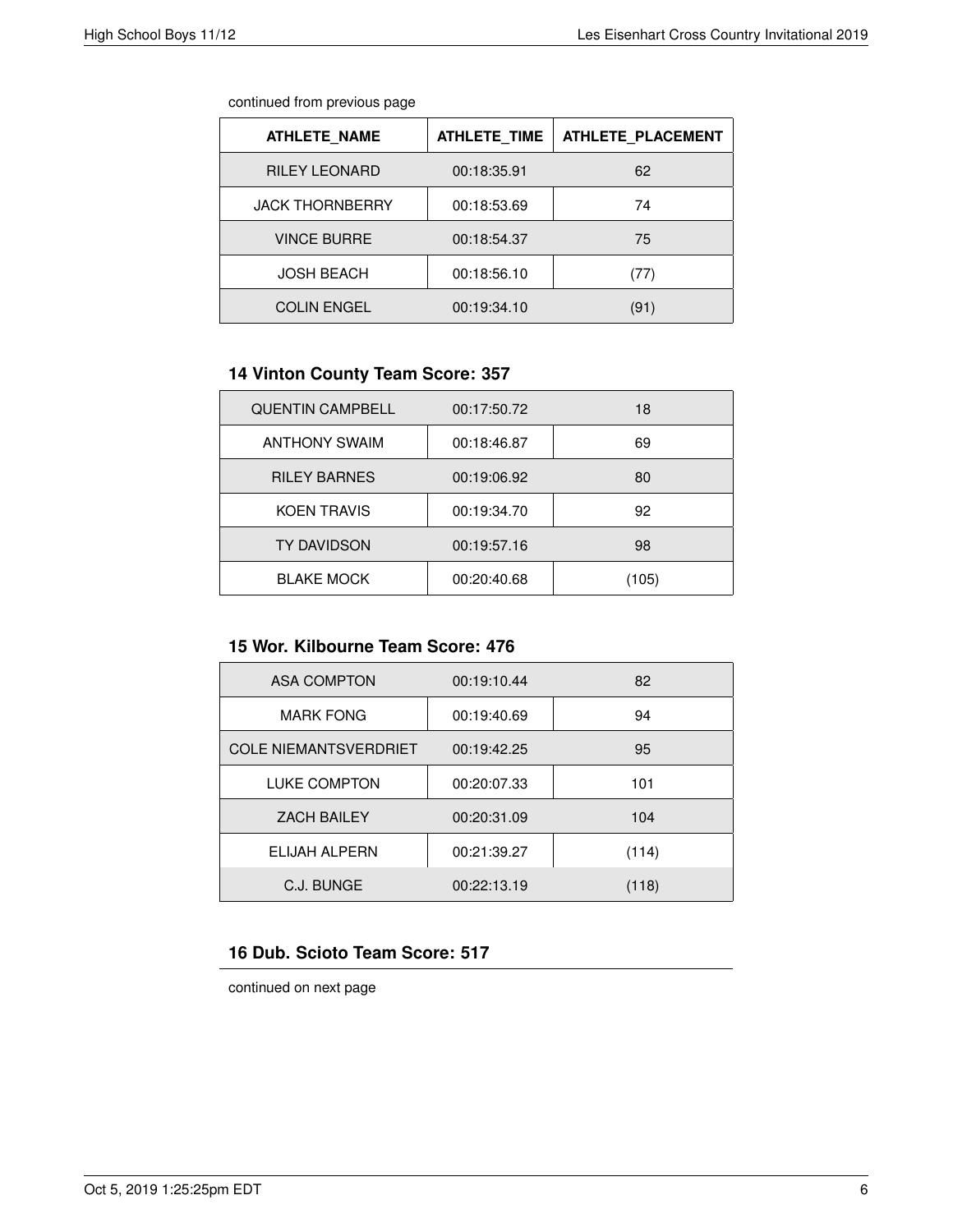| continued from previous page |  |  |
|------------------------------|--|--|
|                              |  |  |

| <b>ATHLETE NAME</b>    | <b>ATHLETE TIME</b> | <b>ATHLETE PLACEMENT</b> |
|------------------------|---------------------|--------------------------|
| ANDREW LEONARD         | 00:19:33.69         | 90                       |
| <b>NICK WHEELER</b>    | 00:20:22.97         | 102                      |
| <b>HUBERT ABFALTER</b> | 00:20:43.84         | 106                      |
| <b>ANTONIO LOOR</b>    | 00:20:55.57         | 108                      |
| <b>JACKSON RAABE</b>   | 00:21:11.00         | 111                      |
| <b>DAVID LEONARD</b>   | 00:22:20.89         | (122)                    |
| <b>BRENDAN FOWLER</b>  | 00:22:28.10         | (123)                    |

# **17 Del. Hayes Team Score: 529**

| <b>ISAAK SCHEELER</b>   | 00:19:55.61 | 97    |
|-------------------------|-------------|-------|
| AIDAN STOJKOV           | 00:20:03.79 | 100   |
| <b>JOSH SMITH</b>       | 00:20:52.17 | 107   |
| <b>ERIC PUTHOFF</b>     | 00:20:58.69 | 109   |
| <b>DOMINIC HUPP</b>     | 00:21:48.36 | 116   |
| <b>BECKHAM CARLETON</b> | 00:22:16.62 | (120) |
| <b>JAKE VILCHINSKY</b>  | 00:25:03.85 | (128) |

# **18 Marysville Team Score: 530**

| <b>ZACHARY PALIGA</b>    | 00:18:36.18 | 63  |
|--------------------------|-------------|-----|
| <b>MATTEO CAUZZI</b>     | 00:20:29.25 | 103 |
| <b>STERLING AHLSTROM</b> | 00:21:21.96 | 112 |
| <b>CODY BRAUN</b>        | 00:23:06.22 | 125 |
| <b>JACOB WHITED</b>      | 00:24:12.37 | 127 |